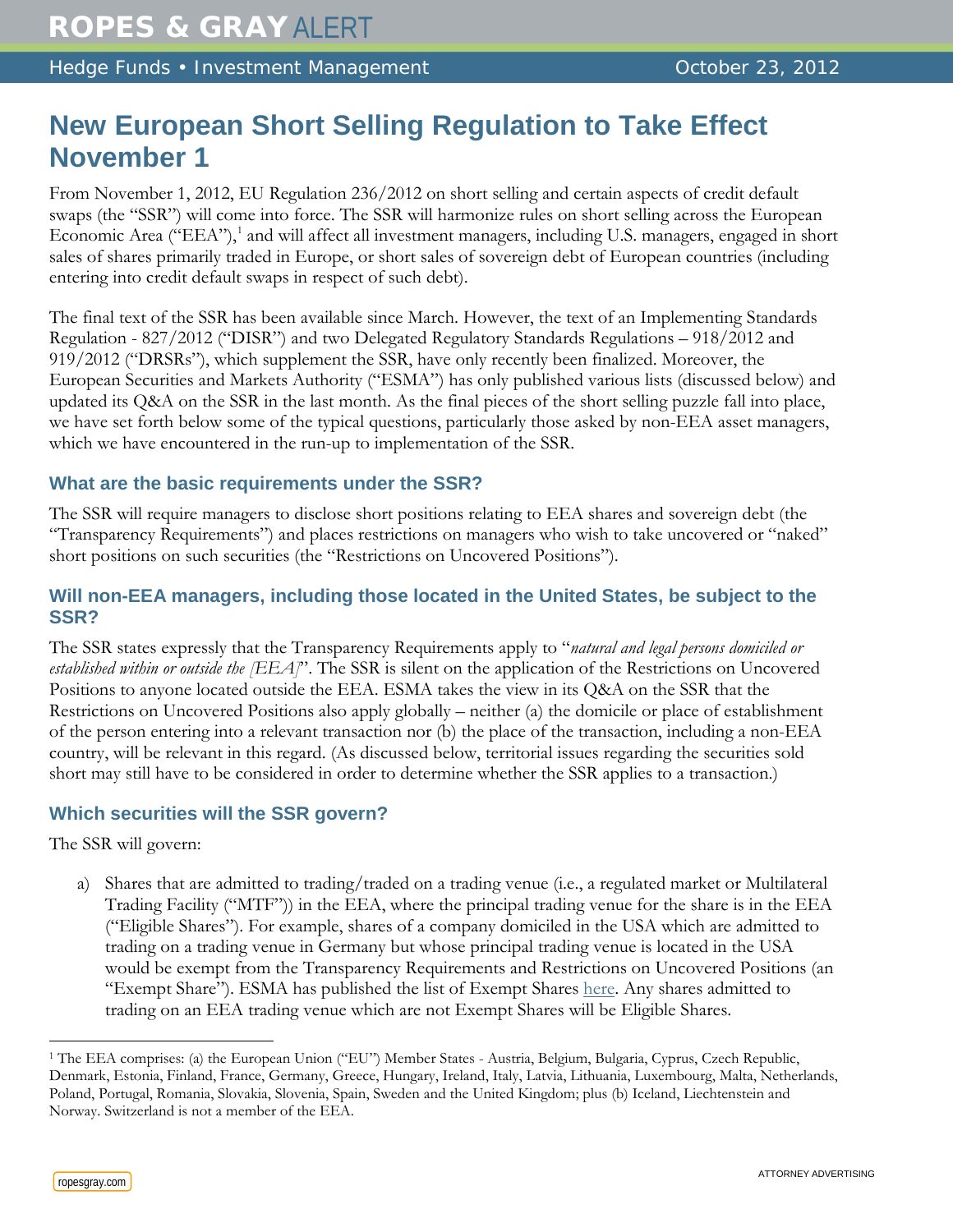b) Debt instruments issued by any EU Member State (including ministry, agency or SPV) and various EU agencies, and credit default swaps ("CDS") referencing such instruments ("Eligible Debt"). The currency in which Eligible Debt is issued is irrelevant. For example, US\$ bonds issued by the Spanish government would be covered. The location of the venue on which the Eligible Debt is traded is also irrelevant. For example, CDS trades executed or booked outside the EEA will be subject to the SSR.

## **What will the Transparency Requirements be for managers with respect to Eligible Shares?**

Managers will be required to report a net short position of:

- a) 0.2% of the total issued Eligible Shares, such report to be made privately to the relevant regulator in the Member State where the Eligible Shares were first admitted to trading and updated to reflect each further  $0.1\%$  increase or fall up to  $0.5\%$ ;
- b) 0.5% of the total issued Eligible Shares, such report to be made publicly to the trading venue for those Eligible Shares and updated to reflect each further 0.1% increase or fall.

# **How will net short positions in Eligible Shares be calculated?**

Long and short positions in the issuer will have to be netted using a delta adjusted model. Long positions will need to include holdings in Eligible Shares and transactions in financial instruments, including options, index related instruments, units in an ETF and swaps (irrespective of whether cash or physical settlement of the underlying has been agreed), which confer a financial advantage in the event of an increase in the price or value of the Eligible Shares. Short positions will include positions in any of the financial instruments above where the position confers a financial advantage in the event of a decrease in the price or value of the Eligible Shares. Calculations are to be made as a percentage of the total "issued share capital" excluding claims to subscription rights, convertible bonds or similar instruments.

## **What will the Transparency Requirements be for managers with respect to Eligible Debt?**

Instead of single notification thresholds, ESMA has published a monetary amount for each issuer of Eligible Debt (the "Threshold List"). The notification threshold will be calculated as a percentage of that monetary amount under two categories:

- a) for issuers where the total amount of outstanding debt for a particular Member State is not more than  $\epsilon$ 500 billion, the reporting threshold is 0.1% and each 0.05% thereafter; and
- b) for issuers where the total amount of outstanding debt for a particular Member State is over  $\epsilon$ 500 billion (or there is a "liquid futures market"), the reporting threshold is 0.5% and each 0.25% thereafter.

The Threshold List can be found [here.](http://www.esma.europa.eu/page/Net-short-position-notification-thresholds-sovereign-issuers) Generally, the relevant regulatory authority to whom reports will have to be made will be the securities regulator in the EU State in which the issuer is located.

# **How will net short positions in Eligible Debt be calculated?**

As is the case with Eligible Shares, long and short positions in an issuer of Eligible Debt will have to be netted using a delta adjusted model, with derivative positions also being taken into account. In calculating long positions, a manager will have to include the sovereign debt of any other sovereign issuer where the pricing of that sovereign debt is highly correlated to the Eligible Debt. For Eligible Debt with liquid market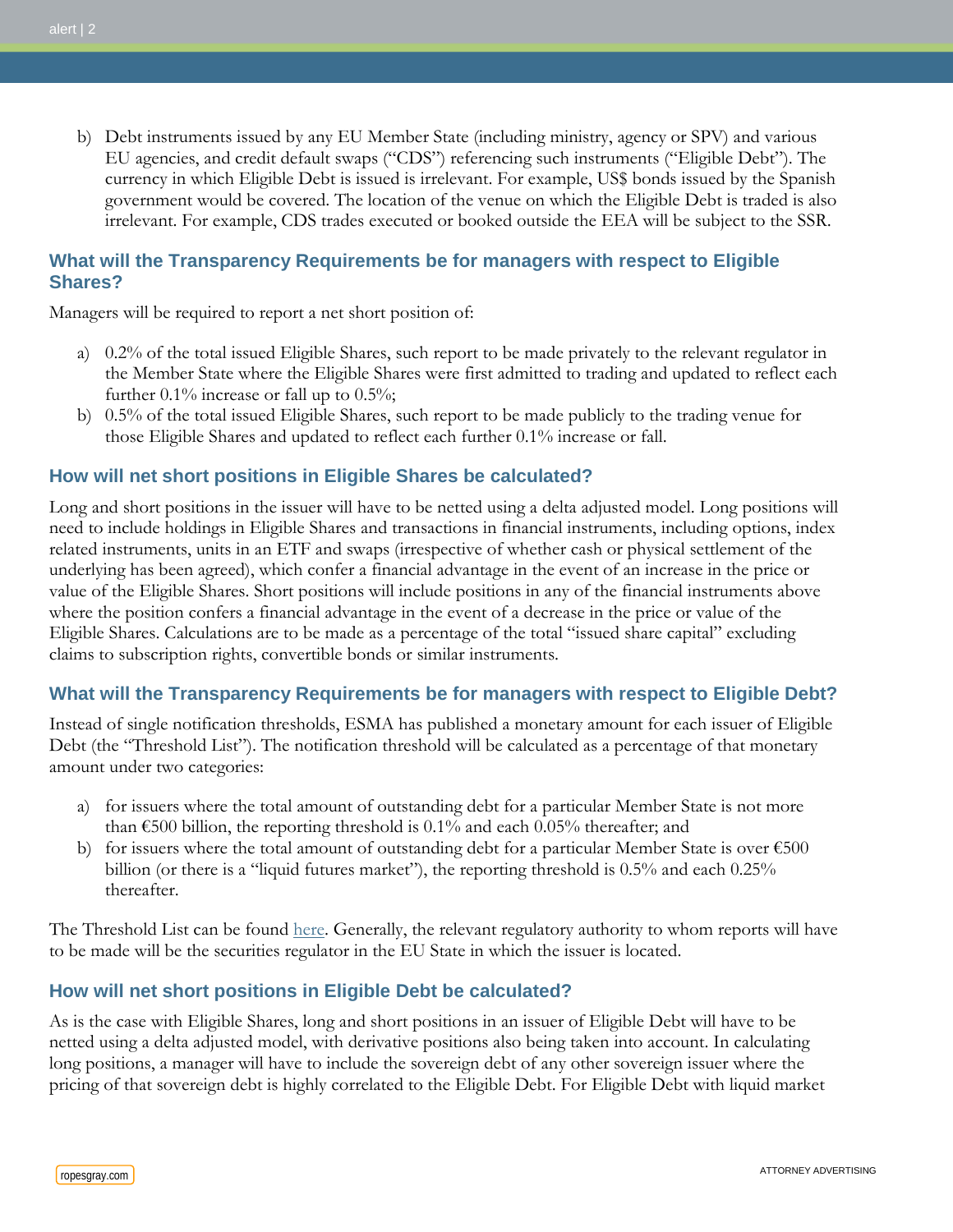prices, correlation is measured on a historic basis. Where there is no liquid market, a proxy instrument with a similar correlation will need to be used.

## **Where a manager manages several portfolios containing Eligible Shares or Eligible Debt, where will the net short positions need to be calculated?**

Managers will be required to calculate positions at a fund or a managed portfolio level whereby: (a) each fund or portfolio with a short "investment strategy", i.e. one that results in a short position in an issuer of Eligible Shares or Eligible Debt, will have to be considered; and (b) these positions will then have to be aggregated at the level of the entity which makes the relevant investment decision (the "Management Entity"). The manager will not, therefore, have to include those funds or managed portfolios subject to a strategy which results in a long position. Any short investment strategy to be included does not have to relate to a particular issuer of Eligible Shares or Eligible Debt only but can relate to a market or sector. A manager will be required to include positions that have been delegated to it, as Management Entity, from a third party and exclude positions that have been delegated from it to a third party. As a Management Entity, a manager will only be responsible for aggregating any net short positions in respect of the portfolio(s) over which it has full discretion – execution-only mandates are excluded. Where these aggregated net short positions reach or exceed a relevant notification or disclosure threshold, the manager will have to submit a report to the regulatory authority with jurisdiction over the issuer of the Eligible Shares or Eligible Debt.

#### **What happens where different Management Entities in a group have net-short positions?**

Where a Management Entity is the direct or indirect parent of other Management Entities, that parent and all of its subsidiary Management Entities will be a group for the purposes of the SSR (a "Group"). In this case, the net short positions in Eligible Shares or Eligible Debt in a particular issuer held by Group members will need to be aggregated. Where the aggregated positions of the Group exceed a relevant reporting threshold, an entity acting on behalf of the Group will need to report the Group's net short position. Where the net short position held by a Management Entity reaches a relevant threshold, but the aggregated positions of the Group to which it belongs do not, that Management Entity will have to make the report.

## **What are the mechanics of reporting?**

Managers will have to calculate net short positions at midnight at the end of a trading day and make disclosure by 15:30 local time on the next trading day in the EEA Member State of the EEA Authority to whom the relevant net short position must be notified. The reports will need to be in English or the language of the relevant EEA Authority. Annex I to the first DRSRS identifies the types of information that would need to be reported. Annex II contains the template form which each EEA Authority is required to issue. On October 19, 2012, ESMA published a list of the links to the EEA Authority websites containing the information governing the relevant notification procedures in the particular EEA Member State so far published. The list can be found [here.](http://www.esma.europa.eu/system/files/2012-680.pdf)

#### **What if a report was made before November 1, 2012?**

All net short positions in Eligible Shares or Eligible Debt existing at midnight local time of November 1, 2012 will have to be reported. It does not matter whether they have already been reported under an existing domestic regime. The SSR's transitional or "grandfathering" provisions do not apply to the Transparency Requirements.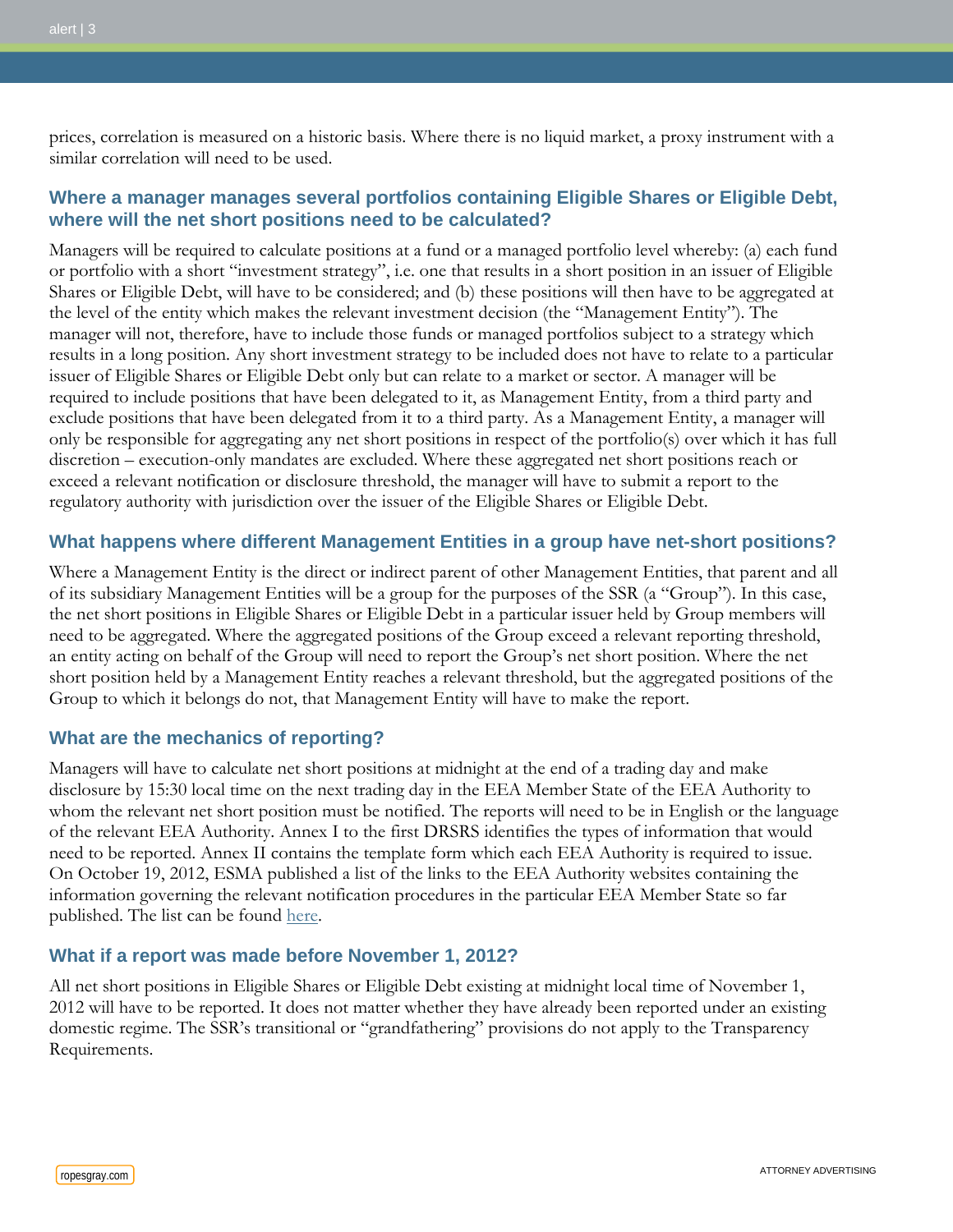## **What will the Restrictions on Uncovered Positions be for managers?**

A manger that wishes to take an uncovered position in an Eligible Share/Debt will be required to have:

- a) borrowed sufficient Eligible Shares/Debt to settle the short trade creating the position; or
- b) entered into a binding agreement to borrow the Eligible Shares/Debt (which would include a futures, options or repurchase agreement provided that the agreement is specific as to the number of Eligible Shares/Debt and the delivery/execution date); or
- c) entered into an arrangement with a third party confirming that the Eligible Shares/Debt have been "located", i.e. are subject to locate arrangements.

#### **What types of locate arrangements are acceptable?**

For Eligible Shares, the DISR identifies two types of arrangements: (a) a "standard locate" consisting of a confirmation that the third party can lend or otherwise make available the Eligible Shares or Eligible Debt in the amount requested by the seller (a "Locate Confirmation") and a confirmation that the third party has put on hold the requested Eligible Shares; and (b) a "standard same day locate" consisting of Locate Confirmation and a confirmation that the Eligible Shares are easy to borrow or purchase.

For Eligible Debt the DISR identifies four types of arrangements: (a) "standard locate" from a third party indicating that it can make the sovereign debt available; (b) "time limited confirmation," similar to the standard same day locate for Eligible Shares; (c) "unconditional repo confirmation" indicating that it can make the sovereign debt available due to its participation in a central bank system; and (d) "easy to purchase confirmation" which, like the time limited confirmation, is similar to a standard same day locate for Eligible Shares.

## **Are there any exclusions from the Restrictions on Uncovered Positions?**

Yes. A person ("M") will be permitted to hold an uncovered short position in a sovereign CDS for the purpose of hedging against:

- a) the risk of default of the issuer where M has a long position in the sovereign debt of that issuer to which the CDS relates; or
- b) the risk of a decline of the value of the sovereign debt where M holds assets or is subject to liabilities whose value is correlated to the sovereign debt to which the CDS relates (the "Hedging Exemption").

To fall within the Hedging Exemption, M will need to demonstrate that:

- a) (i) there is a quantitative correlation between the value of the asset or liability being hedged and the value of the sovereign debt referenced by the CDS of at least 70%, using the most recent 12 month trading data, or (ii) a qualitative or "meaningful" correlation based on appropriate historical data;
- b) the CDS position used for the purpose of hedging is proportionate to the size of the exposure that is hedged; and
- c) subject to limited exceptions, the CDS on debt issued by EU Member State A is not being used to hedge against exposure to debt issued by Member State B, i.e., no cross-border hedging.